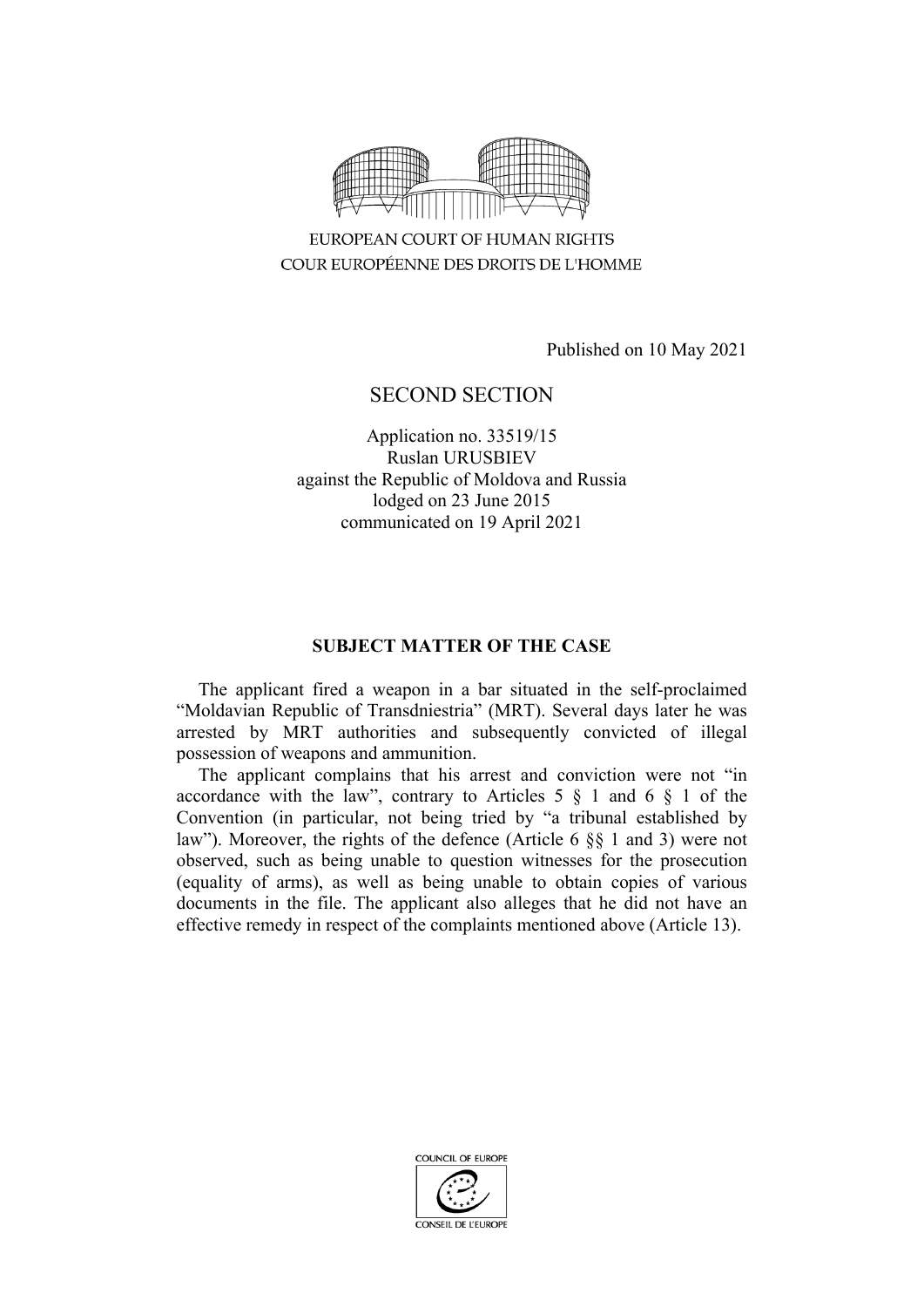#### URUSBIEV v. THE REPUBLIC OF MOLDOVA AND RUSSIA – SUBJECT MATTER OF THE CASE AND QUESTIONS

# **QUESTIONS TO THE PARTIES**

## As to the admissibility

1. Did the applicant come within the jurisdiction of the Republic of Moldova and/or the Russian Federation within the meaning of Article 1 of the Convention as interpreted by the Court, inter alia, in the cases of *Ilaşcu and Others v. Moldova and Russia* [GC], (no. 48787/99, ECHR 2004-VII), *Catan and Others v. Moldova and Russia* [GC] (nos. 43370/04, 8252/05 and 18454/06, §§ 102-123, 19 October 2012; and *Mozer v. the Republic of Moldova and Russia* [GC], no. 11138/10, ECHR 2016) on account of the circumstances of the present case?

In that connection, bearing in mind that up until now the Grand Chamber's conclusions have generally been based on a lack of convincing and new information from the Governments concerned, the Court again invites the latter to reply to the question whether there has been any development following the period under consideration in the case of *Mozer* (cited above) – that is, after July 2010 – which might have an effect on their respective responsibilities. In this context, the Governments, in particular the Government of Russia, are asked:

a) to provide the Court with any tangible information and any relevant argument capable of establishing that, since July 2010, Russia has no longer been exercising effective control and/or decisive influence over the authorities of the self-proclaimed Moldavian Republic of Transdniestria (the "MRT"),

b) to express their opinion – with supporting documents and referring specifically to the rules governing the courts' structure and to the existing body of case-law – on the question whether, since that date, the "MRT" courts, including the Constitutional Court set up on 12 June 2002, can be regarded as independent and impartial and deemed to have become part of a judicial system operating on a constitutional and legal basis reflecting a judicial tradition that conforms to the Convention and respects the rule of law. In order to answer this question, the Court invites the Governments concerned, particularly Russia, to use, as appropriate, the diplomatic channels and means available to them for the purposes of gathering the required information from the Transdniestrian judicial authorities and to communicate it to the Court.

### As to the merits

2. Has there been a violation of Article 5 § 1 of the Convention? In particular, was the applicant's detention lawful within the meaning of that provision (see Mozer, cited above, §§ 122-159)?